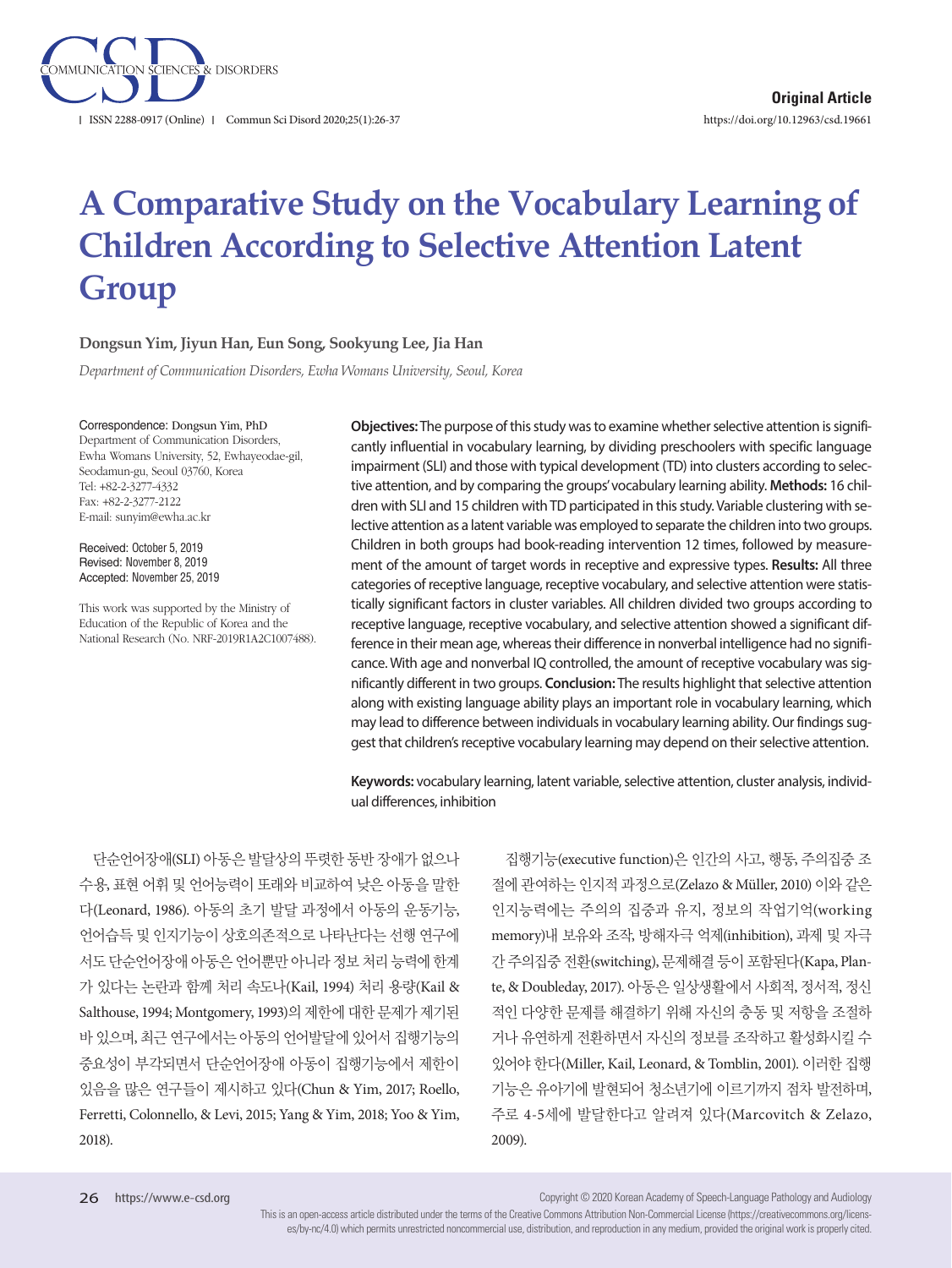

Garon, Bryson과 Smith (2008)가 제안한 집행기능 하위 요소 발 달 위계에 따르면 주의집중은 모든 집행기능의 기저에 있는 것으로 비교적 이른 시기에 발달한다. 인간의 감각 체계는 주변의 모든 정 보를 처리할 수 없으므로, 정보의 관련성을 변별하여 관련 있는 정 보에만 주의를 집중하고 관련 없는 정보는 억제함으로써 정보를 처 리하는 주의집중 조절 기제가 기능하게 된다(Spaulding, 2010). 이 러한 억제 및 주의집중 조절 메커니즘은 그 세부적 측면을 학자들 마다 서로 다른 기준으로 분류하여 개념화하기 때문에 보편적으로 정의되지 않고 있으나, 선택적 주의집중력은 관련 없는 정보를 무시 하고 목표 자극에 집중하는 기능을 하므로 억제 능력의 범주에 해 당한다고 볼 수 있다. 이러한 억제 능력은 정보를 처리하는 과정에 서 불필요한 정보를 선별하여 무시하는 과정을 통해 문제를 효율 적으로 해결할 수 있도록 한다. 즉, 선택적 주의집중력을 효율적으 로 사용하는 것은 문제를 해결하는 데 필요한 처리 공간을 줄어들 게하는적극적인과정이다(Wilson & Kipp, 1998).

이러한 선택적 주의집중력은 말 변별, 언어적 기능, 비문자적 언 어 등 다양한 언어발달에 영향을 미치며 특히 어휘 학습에 중요한 요인으로주목받고있다(Spaulding, 2010; Yoon & Yim, 2019). 선택 적주의집중력은아동이주변환경에서필요없는정보는억제하고 필요한 정보는 선택하여 목표 어휘에 집중할 수 있게 하는데, 이는 학습에 개인차를 야기할 수 있다(Roello et al., 2015). 즉, 목표단어 와무관한자극의간섭에대하여억제기능이적절하게작동한다면 작업기억 내에 부호화 되어 있지만 목표단어와는 무관한 정보를 능동적으로 저지할 수 있으므로, 억제능력은 언어처리 및 어휘 학 습에중요한기능을한다고할수있다(Wilson & Kipp, 1998).

단순언어장애 아동과 일반 아동의 선택적 주의집중력에 대한 선 행연구를 살펴보면, 단순언어장애 아동과 일반 아동의 억제기능을 구어와 비구어측면에서평가하여비교한 Bishop과 Norbury (2005) 는 언어기능과 억제과제 수행 간 정적상관이 나타난 점을 들어 억 제능력이 언어학습에 유의미함을 확인한 바 있다. 학령전기 단순언 어장애 아동과 일반 아동을 대상으로 문제표현, 억제능력, 문제계 획과 관련한 집행기능 과제를 실시한 결과, 단순언어장애 아동 그 룹은 모든 과제에서 일반 아동에 비해 낮은 수행능력을 나타냈으 며, 학령기 아동을 대상으로 한 연구에서도 단순언어장애 아동 집 단이 작업기억, 집중력, 억제, 작업기억과 같은 집행기능에 결함이 있는 것으로 나타났다(Ebert & Kohnert, 2011; Montgomery, Evans, & Gillam, 2009). 또한 학령기 자폐범주성장애 아동, 정상발달 아동, 단순언어장애 아동을 대상으로 선택적 주의집중력에 어떠한 차이가 있는지 살펴본 Roebuck, Sindberg와 Ellis Weismer (2018) 도자폐범주성장애아동과단순언어장애아동집단모두정상발달 아동 집단에 비해 선택적 주의집중력 과제에서 수행능력이 떨어지 는 것으로 나타났으며, 장애가 아닌 언어능력으로 27명의 언어발달 지연 집단과 33명의 언어발달이 정상 범주인 집단으로 구분하였을 때 청각적 억제 과제에서 장애 유무와 관계없이 언어발달이 느리 집 단의 수행능력이 더 떨어지는 것으로 나타났다. 이와 같은 연구결 과는 아동의 언어발달과 선택적 주의집중력이 밀접하게 관련됨을 시사한다. 국내에서는 주로 어휘발달지연 아동의 선택적 주의집중 력 및 억제에 대한 연구들이 이루어졌으며, 학령기 단순언어장애 아동의 어휘 학습 예측요인에 관해 의미점화와 더불어 간섭 효과 를 살펴본 Yang, Yim과 Bae (2015)에 의하면 아동이 다양한 자극 중에서어휘습득과 관련없는자극을 배제하면서 어휘집을 구성하 는데 이 과정에서 목표단어에 필요한 단서를 알아채지 못하거나 목 표단어와 무관한 자극을 식별하지 못하면 비효율적 어휘 학습이 초래된다. 즉, 언어 자극을 지각하는 데 있어서 관련 없는 정보의 간 섭을 억제하는 능력이 어휘능력에 유의한 영향을 줄 수 있다고 가 정하여 연구한 결과, 일반 아동 집단의 어휘 학습능력을 예측하는 요인은 간섭 과제 반응속도로 나타난 반면, 단순언어장애 아동 집 단에서는 의미점화 과제에서의 반응속도가 어휘 학습 예측요인으 로 확인되었다. 이는 Wilson과 Kipp (1998)의 '비효율적 억제 가설 (inefficient inhibition hypothesis)'과 같은 맥락으로, 능동적인 억 제 능력이 어휘를 효율적으로 학습하는 데 도움을 준다는 점을 의 미한다. 목표단어와 관련 없는 간섭자극을 억제하는 것은 목표단 어에 대한 단서가 되는 점화자극을 받아들이는 것보다 적극성이 더 요구되며, 더 강력하게 작용한다. 이러한 억제 능력이 단순언어 장애 아동 집단에 비해 일반 아동 집단에서 어휘 학습능력을 보다 잘 설명할 수 있는 것으로 나타난 것은 효율적인 어휘 학습을 위해 억제 능력이 필요하며, 단순언어장애 아동도 이러한 억제 능력을 향상시키는 것이 어휘 학습에 도움이 될 수 있다는 점을 시사한다.

앞서 언급한 바와 같이 어휘 학습능력은 아동언어발달의 중요한 지표가 될 수 있다. 아동의 어휘 학습은 장기기억에 저장되어 있는 지식을 활용할때더욱촉진되기때문에(Gathercole, Willis, Emslie, & Baddeley, 1992) 선택적 주의집중력과 동시에 아동이 보유한 기존 언어능력 또한 어휘 학습에 중요한 변인이라고 할 수 있다.

본 연구에서는 전통적으로 어휘능력에 따라 집단을 나누는 것 이 아니라, 어휘 학습에 중요한 요소로 밝혀진 선택적 주의집중력 과 어휘능력의 잠재변인에 따라 아동들을 군집화하고 그 잠재변인 에 따라 집단을 나누어 아동의 어휘 학습 능력에 어떠한 차이가 있 는지 알아보고자 하였다. 이러한 집단구분 변인에 언어능력과 함께 정보처리에 필수적인 선택적 주의집중력을 포함한다면 아동 개개 인의 어휘 학습 능력을 더 잘 설명할 수 있을 것이며, 아동들을 어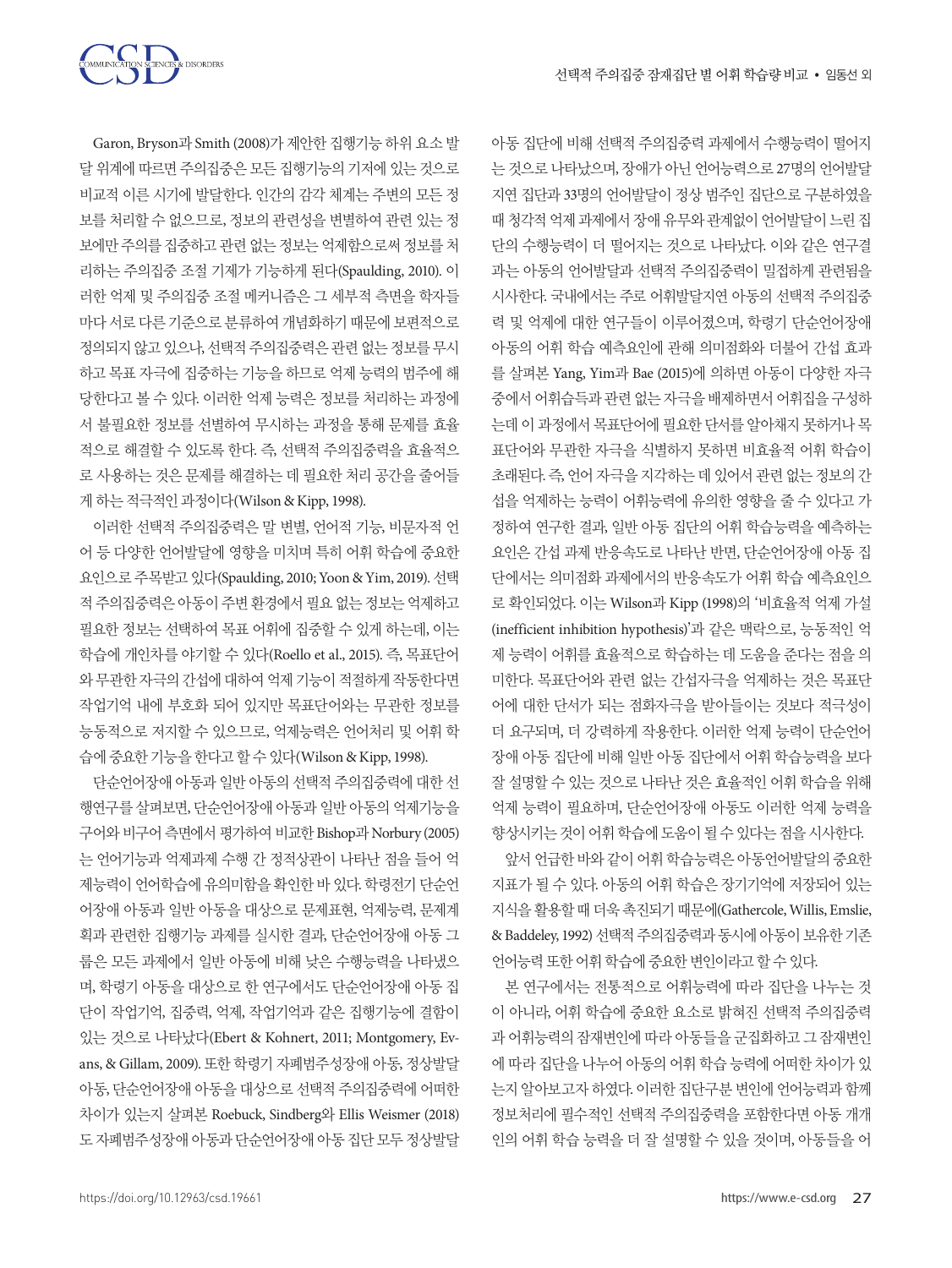

휘능력 만으로 평가하는 단편적인 기준을 넘어설 수 있을 것이라 는 연구 목표로, 본 연구에서는 학령전기 아동의 어휘능력과 선택 적 주의집중력을 평가하여 아동을 전통적으로 구분하는 방법의 언어장애 및 정상언어발달 아동이 아닌, 새로운 군집으로 구분이 가능한지를 분석 연구하였다. 또한 아동의 어휘 학습 능력은 12회 기의 책 읽기활동을실시한 후 아동이 기존에 알지못했던 수용 및 표현 어휘를 얼마나 학습하였는지 평가하였다. 함께 책 읽기 활동 은 아직 글을 읽을 수 없는 아동도 성인과 책 읽기 상황에 주의를 집중하여 새로운 어휘에 반복적으로 노출되게 함으로써 어휘를 습 득할 수 있게 하는 자연스러운 활동이다(Yim et al., 2018). 만약 선 택적 주의집중력이 아동의 어휘 학습을 예측할 수 있는 요인이라 면 선택적 주의집중력과 언어능력을 변인으로나누어진 군집간 어 휘 학습 능력에 유의한 차이가 있을 것이다. 이에 따른 연구문제는 다음과같다.

- 1. 아동의 선택적 주의집중력 및 언어능력에 따른 군집은 어떻게 분류되는가?
- 2. 새롭게 분류된 군집을 형성하는 아동들의 비율은 전통적으 로 구분되었던 언어발달장애와 정상 언어발달 아동 간 어떠한 양상으로나타나는가?
- 3. 아동의 선택적 주의집중력에 따라 수용 및 표현 어휘 학습능 력에유의한차이가있는가?

## 연구방법

### 연구 대상

경기 지역 어린이집의 만 4-6세 아동 33명(일반 아동 18명, 단순 언어장애 아동 15명)이 본 연구에 참여하였다.

본 연구의 일반 아동 집단은 (1) 부모 또는 어린이집 교사에 의해 인지, 언어, 신체능력이 정상이라고 보고되고, (2) 카우프만 아동용 지능검사(Korean Kaufman Assessment Battery for Children, K-ABC; Moon & Byun, 2003)의 동작성 지능검사 결과 표준점수 85 점(-1 SD) 이상, (3) 수용·표현 어휘력검사(Receptive & Expressive Vocabulary Test, REVT; Kim, Hong, Kim, Jang, & Lee, 2009) 결과 수용 및 표현 어휘가 모두 정상 범주(-1 SD 이상)이며, (4) 취학 전 아동의 수용언어 및 표현언어 척도(Preschool Receptive-Expressive Language Scale, PRES; Kim, Sung, & Lee, 2003) 결과 수용 및 표현언어가 모두 정상 범주(-1 SD 이상)이고, (5) 감각기관, 정서 및 행동발달에 신경학적 결함이 없는 아동을 대상으로 하였다.

단순언어장애 아동 집단은 (1) 부모 또는 어린이집 교사에 의해 인지, 신체능력이 정상이나 언어발달에 어려움이 보고되고, (2) K-

ABC의 동작성 지능 표준점수가 85점(-1 SD) 이상, (3) REVT 결과 수용 및 표현 어휘 10%ile 미만, (4) PRES 결과 수용 및 표현언어 10%ile 미만, (5) 감각기관, 정서 및 행동발달에 신경학적 결함이 없 는아동을대상으로하였다.

일반 아동 집단의 평균 월령은 61.06세(SD=8.53), 단순언어장애 아동 집단의 평균 월령은 62.67세(SD=8.10)로 두 집단 간 연령에 유의한 차이가 없었다(*t*(31)=.553, *p*=.585). 그리고 일반 아동 집단 의 동작성 지능의 평균은 105.72 (SD=11.39), 단순언어장애 아동 집단의 평균은 108.40 (SD=12.40)점으로 두 집단의 동작성 지능 또한 차이가 없었다(*t*(31)=.646, *p*=.523). 어휘능력 및 언어능력의 차이를 살펴본 결과, 두 집단의 어휘능력 및 표현언어능력에 유의 한 차이가 있었다. 일반 아동 집단(M=56.28, SD=9.28)은 단순언 어장애 아동 집단(M=46.93, SD=15.19)보다 유의하게 수용 어휘 점수가 높았고, 마찬가지로 일반 아동 집단의 표현 어휘 점수(M= 65.61, SD=12.53)도단순언어장애아동집단(M=47.00, SD=14.67) 보다 유의하게 높았다. 일반 아동 집단의 수용언어 점수(M=41.61, SD=8.86)와 단순언어장애 아동 집단의 수용언어 점수(M=37.53, SD=8.94)에 유의한 차이가 없었으며, 표현언어 점수는 일반 아동 집단(M=44.61, SD=8.41)이 단순언어장애 아동 집단(M=37.13, SD = 9.61)에 비해 유의하게 높은 것으로 나타났다( $t_{(31)}$  = -2.383, *p*=.023). 두집단의특성을 Table 1에제시하였다.

#### 연구 도구

#### 선택적 주의집중력 과제(fruit-Stroop)

본 연구는 선택적 주의집중력을 측정하는 도구로 스트룹 효과 (Stroop effect)를 전제로 하는 과일 스트룹 과제(Yim & Han, 2019)

| Table 1. Participants' characteristics |  |  |  |
|----------------------------------------|--|--|--|
|----------------------------------------|--|--|--|

| Characteristic            | $TD(N = 18)$   | $SLI$ (N = 15) | t         |
|---------------------------|----------------|----------------|-----------|
| Age (mo)                  | 61.06 (8.53)   | 62.67 (8.10)   | .553      |
| Nonverbal IQ <sup>a</sup> | 105.72 (11.39) | 108.40 (12.40) | .646      |
| <b>REVT</b>               |                |                |           |
| Receptive                 | 56.28 (9.28)   | 46.93 (15.19)  | $-2.172*$ |
| Expressive                | 65.61 (12.53)  | 47.00 (14.67)  | $-3.931*$ |
| <b>PRES</b>               |                |                |           |
| Receptive                 | 41.61 (8.86)   | 37.53 (8.94)   | $-1.311$  |
| Expressive                | 44.61 (8.41)   | 37.13 (9.61)   | $-2.383*$ |
|                           |                |                |           |

Values are presented as mean (SD).

SLI=specific language impairment; TD=typically developing children; REVT=Receptive & Expressive Vocabulary Test (Kim, Hong, Kim, Jang, & Lee, 2009); PRES= Preschool Receptive-Expressive Language Scale (Kim, Sung, & Lee, 2003).

<sup>a</sup>Korean Kaufman Assessment Battery for Children (K-ABC; Moon & Byun, 2003).  $*$ *p* < .05.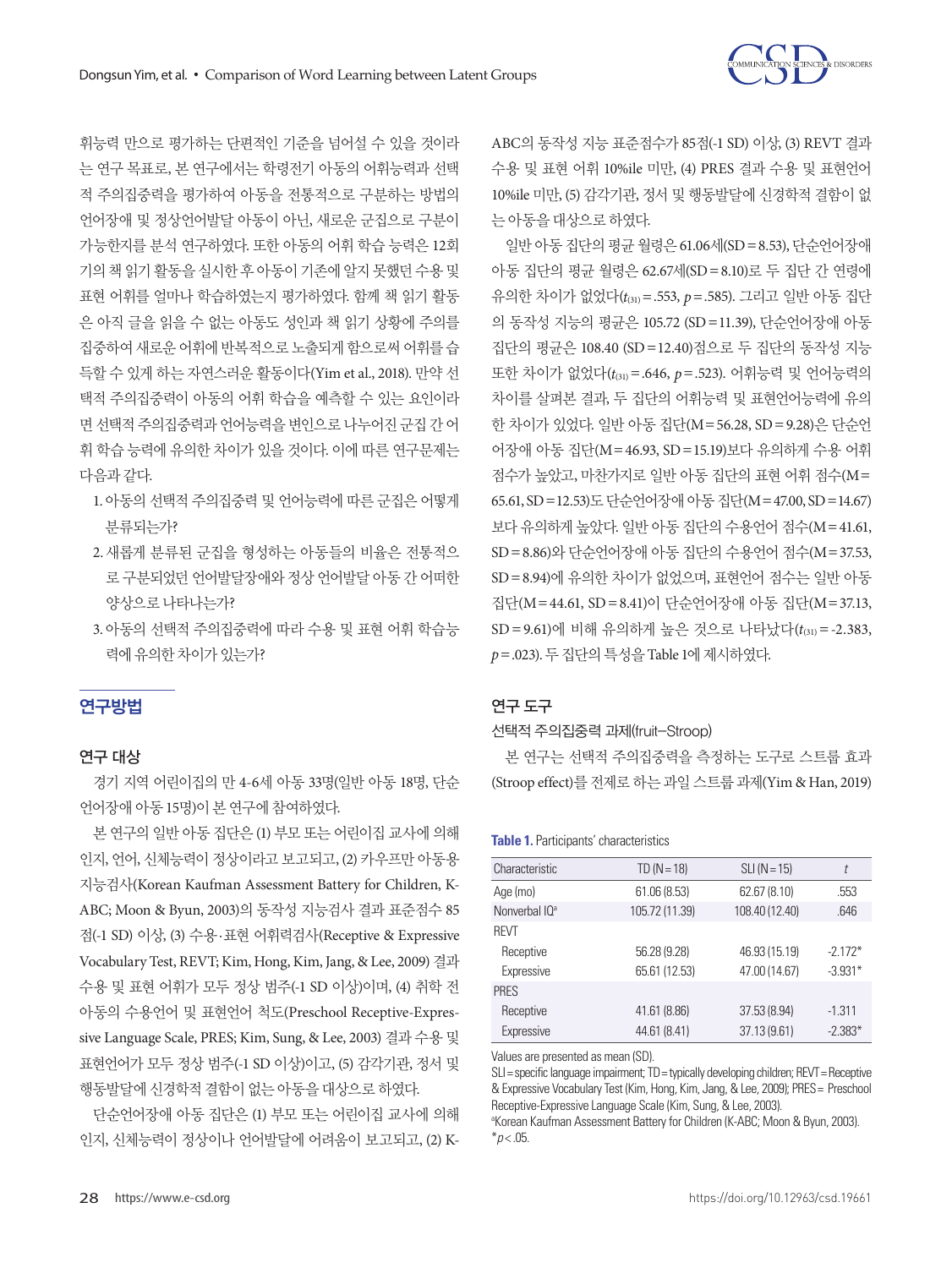

사용하였다. 연구자는 아동에게 '빨리 이름 말하기' 놀이를 하는 것으로 과제를 소개하였으며, 과제는 연습문항과 본문항으로 구성 되었다. 연습문항 단계는 하얀 배경의 화면에 다양한 색깔의 네모 5 개가 수평 방향으로 나란히 제시되면, 각 네모의 색깔을 좌에서 우 로 보면서 최대한 빠르고 정확하게 색깔 이름을 말하는 방식으로 진행되었다. 본문항은 (1) 네모 색깔 45초 안에 말하기, (2) 과일 색 깔 45초 안에 말하기, (3) 원래 과일 색깔 45초 안에 말하기의 세 단 계로 구성 및 실시되었다. 먼저 화면에 3행 5열로 15개의 노랑, 빨강, 초록, 파란색 네모가 제시되면 아동은 각각의 네모가 무슨 색인지 제한시간(45초) 안에 가능한 한 빠르고 정확하게 말해야 한다. 이 어서 아동은 첫 번째 단계와 같이 3×5 배열로 제시되는 15개의 과 일 그림을 보고 과일 각각의 색깔을 45초의 제한시간 내에 최대한 빠르고 정확하게 말하도록 지시 받았다. 마지막 단계에서는 시각 자극 15개가 3행 5열로 놓이나 원래 색깔과는 다른 색으로 칠해진 과일(e.g. 파란색 바나나)로서 제시된다. 아동은 각 과일의 통상적 인 색과 다르게 칠해진 과일 그림을 보고 해당 과일의 원래 색깔을 45초 안에 가급적 빠르고 정확하게 말해야 한다. 소음이 없는 독립 된 장소에서 아동과 연구자가 일대일로 착석하여 검사를 실시하였 고, 아동이 연습문항을 통하여 과제를 충분히 이해한 것으로 판단 되면 본문항을 진행하였다. 각 단계에서 45초가 되기 전에 아동이 15개의 색깔 이름 대기를 모두 완료하면 첫 번째 그림으로 돌아가 서 45초가 될 때까지, 즉 연구자가 '그만'이라고 말하기 전까지 계속 하여 색깔 이름을 말하는 방식으로 진행되었다. 종속변수는 제한 된 시간 내에 3단계에서 아동이 응답한 수로, 이는 응답시간과 오 류율을 측정하는 것보다 아동에게 더 적합한 방법이다(Archibald & Kerns, 1999).

#### 책 읽기 활동을 통한 어휘중재

본 연구에서는 Han, Kang과 Yim (2019)에서 제시한 책 읽기를 활용한 어휘중재를 실시하였다. 본 연구에서 사용한 책은 이상한 엄마(Baek, 2016), 도깨비를 빨아버린 우리 엄마(Sato, 1991), 치과 의사 드소토 선생님(Steig, 1995), 악어오리 구지구지(Chen, 2003) 이다(어린이도서연구회, 2017). 목표 어휘는 각 책에서 6개씩 총 24 개 선정하였고(Justice, Meier, & Walpole, 2005), 책 내용과 어휘에 대해 언어병리학 박사과정 연구원 2인이 내용타당도를 검증하였 다. 아동 별로 기초선을 설립하고자 사전평가를 통해 목표 어휘 24 개에 대한 표현 및 수용 어휘 평가를 실시하였다. 목표 어휘에 대한 검사는 REVT 검사 방식을 참고하여 실시하였다. 목표 어휘에 대한 표현 어휘 검사는 해당 그림을 보여주고 아동에게 이름을 말하도 록 하였으며, 수용 어휘 검사는 연구자가 목표 어휘를 말한 후 아동

이 네 개의 보기 중 하나의 그림을 고르도록 하였다. 평가에 필요한 그림자료는 노트북의 화면을 통해 제시하였다. 중재 충실도를 위해 책 읽기 중재 내용은 스크립트로 작성하여 아동에게 동일하게 제 시할 수 있도록 하였으며, 모든 중재자는 실험에 앞서 책 읽기 시의 말 속도, 억양 등을 일치시키기 위한 훈련을 사전 진행하여 제시되 는자극간변이성을줄일수있도록하였다. 또한책읽기도중중재 자는 아동과 자연스러운 대화를 나누기도 하였으나, 대화 도중 목 표 어휘가 노출되지 않도록 하였다. 중재 충실도 검토를 위해 모든 과정은 아동 보호자의 동의 하에 동영상으로 녹화되었다. 아동들 은 독립된 공간에서 연구자와 일대일로 평가 및 중재에 참여하였 고, 평가와 중재는 모두 아동의 교육 기관에서 실시되었다.

아동은 한 회기마다 약 20분씩 주 2-3회 실시되는 책 읽기 활동 에 참여하였다. 책 읽기 활동은 매 회기마다 책 읽기 사전 활동, 책 읽기 본 활동, 책 읽기 사후 활동 총 3단계로 구성되었다. 사전 활동 은 아동에게 목표 어휘를 나타내는 그림을 노트북 화면으로 제시 한 후 목표 어휘의 유의어와 정의를 설명해 주었고, 이 과정에서 목 표 어휘는 1회 노출되었다. 화면을 통해 제시되는 그림은 어휘평가 에서 제시된 그림과 동일하였다. 예를 들어, 아동에게 목표 어휘인 '움켜잡다'에 대해 설명할 때는 그림을 보여주며 "'움켜잡다'는 '쥐 다' 같은 거고, 손가락을 접어서 힘 있게 꽉 잡는 것을 말해." 같이 유의어와 정의를 활용하여 설명해주었다. 책 읽기 본 활동에서 아 동은 연구자와 마주 앉아 연구자가 함께 목표 어휘가 포함된 책을 읽었다. 책 읽기 본 활동에서 목표 어휘는 1회 노출되었다. 예를 들 어, "날카로운 발톱은 오리를 꽉 움켜잡을 수 있어." 같이 책의 본 문을 읽어 줌으로써 노출하였다. 책 읽기 사후 활동에서 연구자는 목표 어휘가 책에서 제시된 문맥과 다른 문맥 상황의 그림을 노트 북 화면을 통해 제시한 후, 그림의 문맥과 목표 어휘의 정의를 통해 아동에게 설명해주었으며, 책 읽기 사후 활동에서 목표 어휘는 1회 노출되었다. 예를 들어, 아동에게 목표 어휘에 해당하는 그림을 사 전 활동의 그림과는 다른 문맥의 그림으로 제시하며 "엄마가 손가 락을 내밀었더니 아기가 꽉 움켜잡았어." 같이 그림의 문맥과 정의 를 활용하여 설명해주었다. 마지막 회기에는 사후평가가 포함되며, 사후평가는 사전평가와 동일한 내용으로 구성되었다. 사후평가의 표현 및 수용 어휘 평가는 REVT 평가 방식을 참고하여 실시하였으 며, 필요한 그림은 노트북 화면을 통해 제시되었다. 매 회기는 약 20 분으로, 신뢰도 검토를 위하여 모든 과정을 동영상으로 녹화하였 다. 마지막 회기에는 사후평가를 실시하여 목표 어휘 24개에 대한 수용 및 표현 어휘 학습량을 평가하였다. 매 중재 회기마다 2권의 책을 사용하였고, 전체적으로 4권의 책을 2권씩 짝지어 각 6번씩 반복하여목표어휘는각각총 12회노출되었다.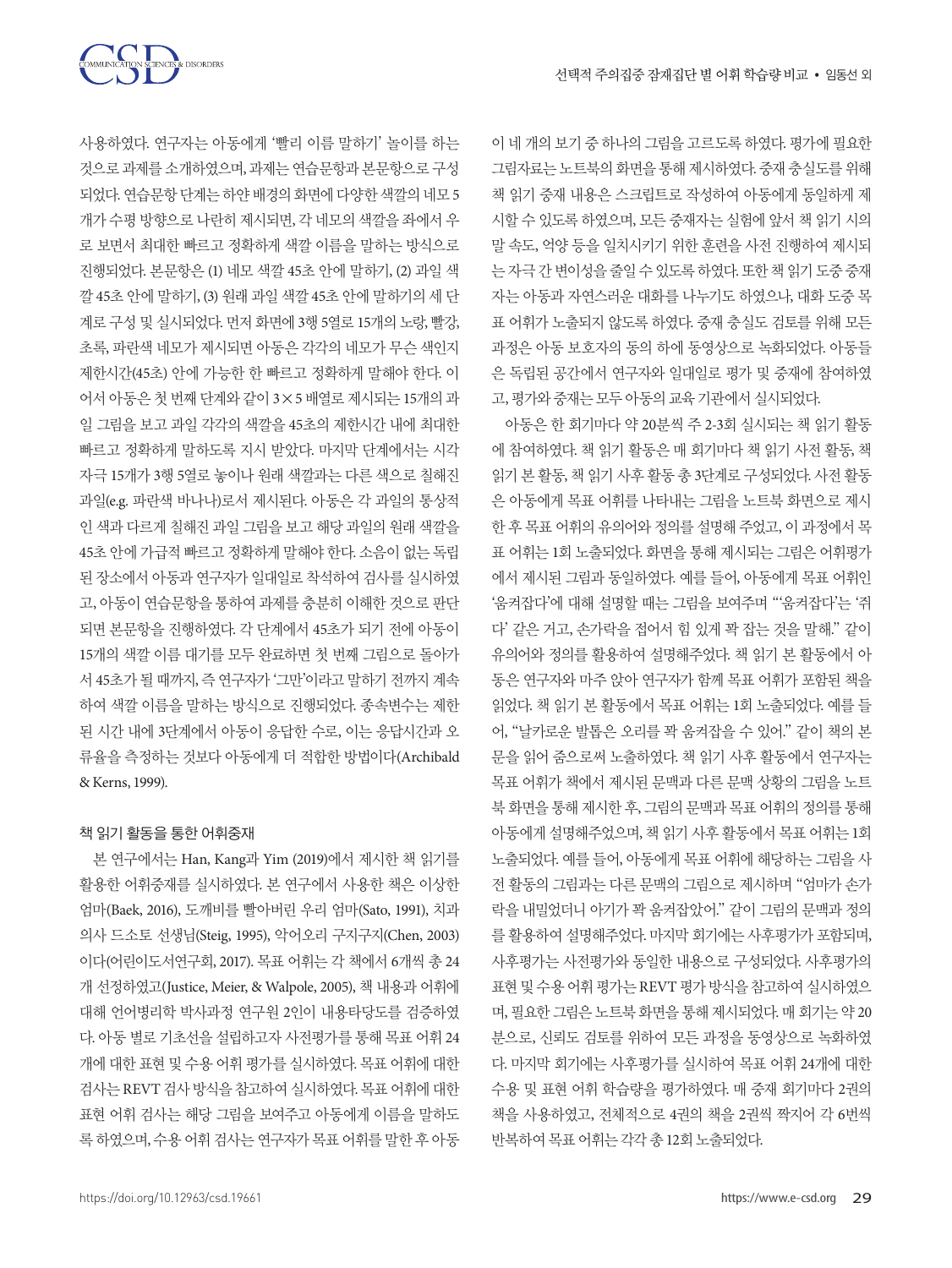

## 연구 절차

모든 대상자는 독립된 공간에서 연구자와 일대일로 본 연구에 참여하였으며, 선별검사 후 선택적 주의집중력 과제 및 책 읽기 중 재를 실시하였다. 각 아동 당 선별검사 및 본 과제까지 약 40분 정도 의 시간이 소요되었다. 이후 중재에 사용될 목표 어휘의 기초선을 수립하고자 아동을 1회기의 사전 평가에 참여시켜 표현 및 수용 어 휘 검사를 실시하였다. 그리고 아동은 어휘중재 프로그램에 주 2-3 회씩총 4-5주동안참여하였다.

#### 자료 분석

군집의 수를 결정하기 위해 선택적 주의집중력, 수용 어휘, 수용 언어 점수를 잠재변인으로 하는 2단계 군집분석을 실시하였다. 군 집분석에는 표준화 점수(Z score)를 사용하였다. 2단계 군집분석 후 분류된 군집 간 연령과 동작성 지능을 비교하기 위해 독립표본 *t*-test를 실시하였다. 그리고 군집 간 수용 및 표현 어휘 학습량을 비 교하기 위해 연령과 동작성 지능을 공변량으로 한 one-way AN-COVA를 실시하였다. 그리고 일반집단 및 단순언어장애 집단 간 수용 및 표현 어휘 학습량을 비교하기 위하여 독립표본 t-test를 실 시하였다.

지 살펴보기 위해 선택적 주의집중력, 수용언어능력, 수용 어휘력 을 잠재변인으로 하는 2단계 군집분석을 실시하였다. 1단계에서는 계층적 군집분석을 실시하였다. 그 결과, 군집 구분 변인으로 하는 선택적 주의집중력( $F_{(1, 31)} = 14.986$ ,  $p = .001$ ), 수용언어( $F_{(1, 31)} = 23.263$ , *p*=.000), 수용 어휘(*F*(1, 31)=30.813, *p*=.000)는 모두 군집분석에 유 의한 잠재변인으로 나타났다. 최종 군집 수는 2개가 적당한 것으로 판단되어 2단계에서 K-평균 군집분석을 실시한 결과 군집 1은 선택 적 주의집중력, 수용언어능력, 수용 어휘력이 평균 이하인 집단, 군 집 2는 평균 이상인 집단으로 분류되었다(Figure 1). 총 대상자 33명 중 14명은군집 1, 19명은군집 2로분류되었다.





#### 아동의 선택적 주의집중력 특성에 대한 군집분석 결과

아동의 선택적 주의집중력 특성에 따라 어떠한 군집이 형성되는





**Figure 2.** TD and SLI ratio in each cluster. The blue part represents typically developing children, and the orange part represent children with SLI. The specific language impairment; TD = typically developing children; REVT-R= Receptive vocabulary scores of Receptive and Expressive Vocabulary Test (REVT); The SLIE specific language impairment; TD = typically developing PRES-R= Receptive language scores of Preschool Receptive-Expressive Language Scale (PRES).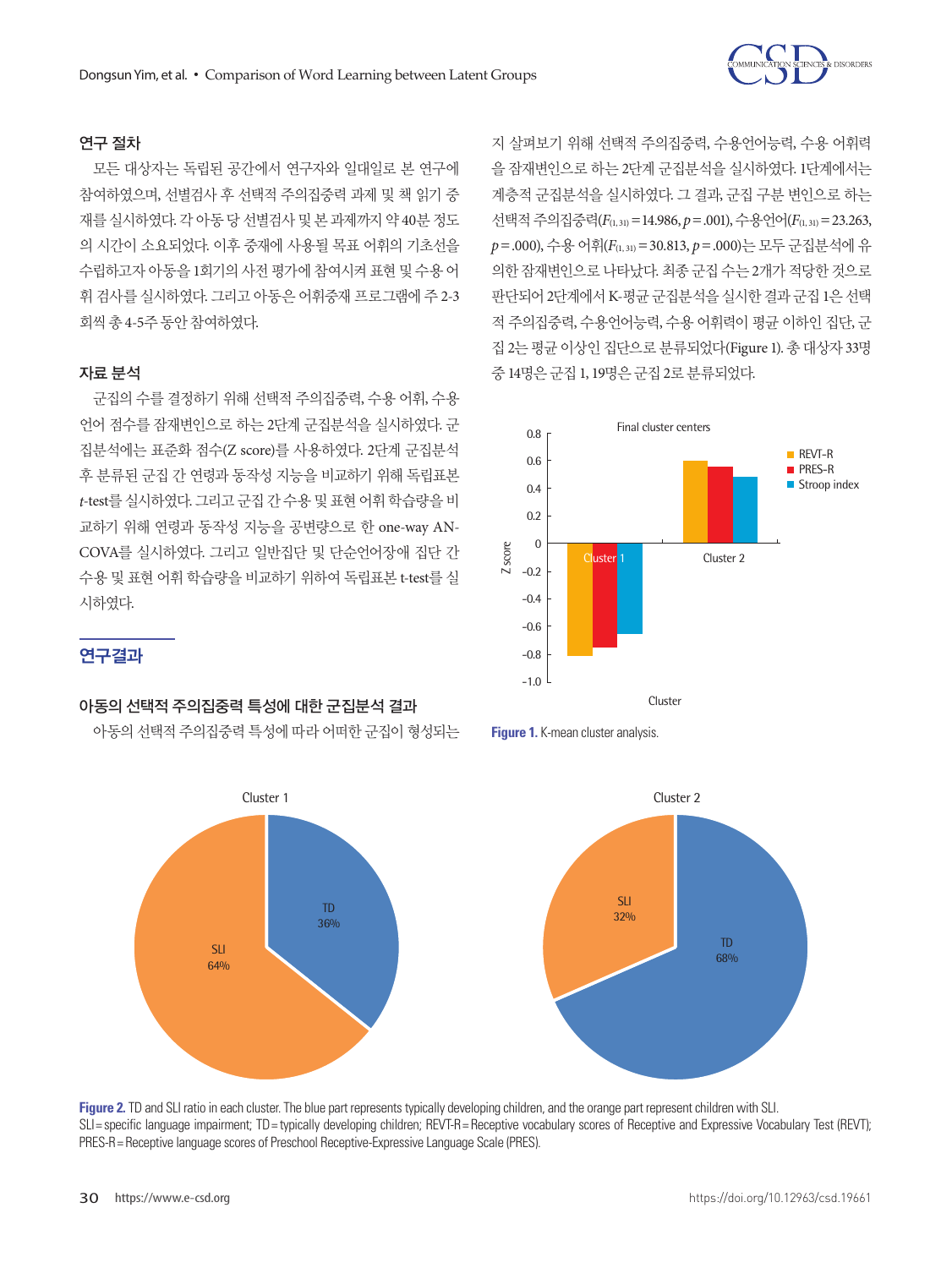

#### 군집 내 일반 아동 및 단순언어장애 아동 비율

선택적 주의집중력을 집단 구분 변인으로 추가하여 군집분석을 실시한 뒤 각 군집 내 일반 아동 및 단순언어장애 아동의 비율을 분 석하였다. 수용 어휘, 수용언어, 선택적 주의집중력의 표준화점수 가 평균 이하였던 군집 1에는 총 14명 중 일반 아동이 5명, 단순언어 장애 아동이 9명으로 각각 36%, 64%의 비율로 구성되었다. 세 변인 의 표준화점수가 평균 이상이었던 군집 2의 경우 총 19명 중 일반 아동이 13명, 단순언어장애 아동이 6명으로 각각 68%, 32%의 비율 로구성되었다(Figure 2).

두 군집 내 일반 아동 및 단순언어장애 아동의 연령, 동작성 지 능, 수용 및 표현 어휘, 수용 및 표현 언어 점수 기술통계는 Table 2

에 제시하였다. 그리고 독립표본 *t*-검정을 실시하여 분류된 군집 간 연령, 동작성 지능, 어휘, 언어점수 및 선택적 주의집중력 지수를 비 교하였다. 그 결과, 모든 변수에서 군집 2의 평균이 군집 1보다 높았 고 두 군집이 이질적인 집단임을 확인하였다. 특히, 군집 1의 평균 월 령(M=56.21, SD=5.60)이 군집 2의 평규월령(M=65.89, SD=7.50) 보다 유의하게 높았고(*t*(31)=-4.058, *p*=.000), 동작성 지능도 군집 1 (M=102.21, SD=8.78)이 군집 2 (M=110.42, SD=12.63)보다 유의 하게 높았다( $t_{(31)}$ = -2.083, p = .046).

#### 군집 간 어휘 학습능력 비교

군집 간 연령과 동작성 지능에 유의한 차이가 있었기 때문에 이

| <b>Table 2.</b> TD and SLI characteristics in each cluster. |
|-------------------------------------------------------------|
|-------------------------------------------------------------|

| Characteristic            | Cluster $1(N=14)$ |               | Cluster $2(N = 19)$ |                |                |                |             |
|---------------------------|-------------------|---------------|---------------------|----------------|----------------|----------------|-------------|
|                           | $TD(N=5)$         | $SLI(N=9)$    | Total               | $TD (N = 13)$  | $SLI(N=6)$     | Total          |             |
| Age (mo)                  | 53.00(4.63)       | 58.00 (5.50)  | 56.21 (5.60)        | 64.15 (7.65)   | 69.67 (6.08)   | 65.89 (7.50)   | $-4.058**$  |
| Nonverbal IO <sup>a</sup> | 99.80(8.16)       | 103.56 (9.28) | 102.21 (8.78)       | 108.00 (11.89) | 115.67 (13.67) | 110.42 (12.63) | $-2.083*$   |
| <b>REVT</b>               |                   |               |                     |                |                |                |             |
| Receptive                 | 46.80 (6.76)      | 38.56 (12.70) | 41.50 (11.41)       | 59.92 (7.42)   | 59.50 (8.45)   | 9.79(7.52)     | $-5.551**$  |
| Expressive                | 53.80 (9.68)      | 42.56 (11.04) | 46.57 (11.62)       | 70.15 (10.52)  | 53.67 (17.85)  | 64.95 (14.98)  | $-2.488*$   |
| <b>PRESS</b>              |                   |               |                     |                |                |                |             |
| Receptive                 | 33.40 (5.32)      | 32.78 (4.68)  | 33.00 (4.72)        | 44.77 (7.92)   | 44.67 (9.33)   | 44.74 (8.13)   | $-5.211**$  |
| Expressive                | 39.40 (11.78)     | 35.22 (10.17) | 36.71 (10.52)       | 46.62 (6.19)   | 40.00 (8.76)   | 44.53 (7.54)   | $-2.488**$  |
| Selective attention       | 9.20(4.55)        | 10.89 (9.18)  | 10.29 (7.68)        | 19.69 (6.08)   | 20.00 (7.66)   | 19.79 (6.40)   | $-3.871***$ |

Values are presented as mean (SD).

SLI= specific language impairment; TD= typically developing children; REVT= Receptive & Expressive Vocabulary Test (Kim, Hong, Kim, Jang, & Lee, 2009); PRES= Preschool Receptive-Expressive Language Scale (Kim, Sung, & Lee, 2003).

<sup>a</sup>Korean Kaufman Assessment Battery for Children (K-ABC; Moon & Byun, 2003).

\**p* < .05, \*\**p* < .01.



**Figure 3.** Comparisons of post receptive and expressive vocabulary scores between cluster 1 and 2.  $*p$  < .05.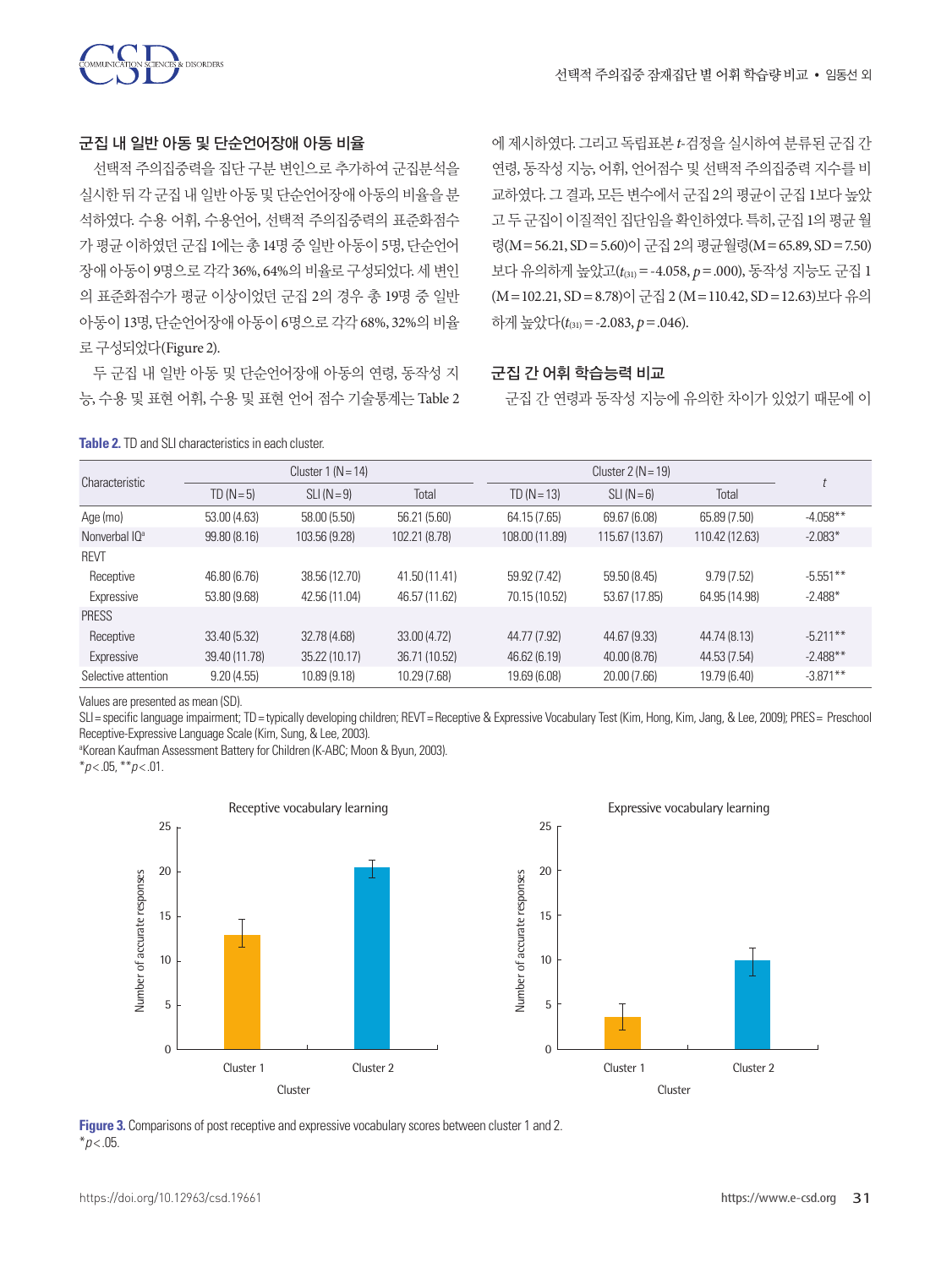

**Table 3.** Comparisons of selective attention and post receptive and expressive vocabulary scores between TD and SLI.

| <b>Variables</b>                  | $TD (n = 18)$ | $SLI(n = 15)$ |          |
|-----------------------------------|---------------|---------------|----------|
| Selective attention               | 16.78 (7.37)  | 14.53 (9.51)  | - 763    |
| Post receptive vocabulary scores  | 18.77 (5.68)  | 15.66 (6.35)  | -1 484   |
| Post expressive vocabulary scores | 8.77(7.18)    | 5.06(6.56)    | $-1.536$ |

Values are presented as mean (SD)

SLI= specific language impairment; TD= typically developing children.

를 공변량으로 하여 두 군집의 어휘 학습능력을 비교하였다. 그 결 과, 수용 어휘 학습량의 경우 군집 1의 평균은 12.92 (SD=6.45)로 군집 2의 학습량 평균 20.63 (SD=3.11)보다 유의하게 낮았다(*F*(3, 29) =9.202, *p*=.005, Partial *η*<sup>2</sup> =.241). 표현어휘학습량의경우군집 1 은 평균 3.50 (SD = 5.73), 군집 2는 평균 9.73 (SD = 6.87)점으로 두 군 집 간 차이가 유의하지 않았다(F<sub>(3, 29)</sub>=1.705, *p*=.202, Partial η<sup>2</sup>= .056). 군집 1과 2의 수행은 Figure 3에 제시하였다.

선택적 주의집중력을 추가한 잠재집단의 어휘 학습능력과, 전통 적인 집단(일반 아동 vs. 단순언어장애 아동) 간 어휘 학습능력 차 이를 비교하기 위하여 추가 분석을 실시하였다. 두 전통적인 집단 간 선택적주의집중력, 어휘학습능력에대한기술통계는 Table 3에 제시하였다. 그 결과, 선택적 주의집중력에서 일반 아동 집단(M= 16.78, SD=7.37)과 단순언어장애 아동 집단(M=14.53, SD=9.51) 간 수행이 유의하지 않았다(*t*(31)=-.763, *p*=.451). 수용 및 표현 어휘 학습량도 일반 아동 집단과 단순언어장애 아동 집단 간 유의한 차 이가없었다(수용: *t*(31)=-1.484, *p*=.148; 표현: *t*(31)=-1.536, *p*=.135).

## 논의 및 결론

어휘는 언어와 인지능력의 발달에 관여하는 기초적이고 필수적 인 요소이며, 어휘 능력이 정교하게 확장될수록 환경에서 접하는 수많은 언어적 정보를 보다 더 풍부하게 이해하고 산출할 수 있게 된다. 특히 아동의 수용 어휘 능력은 의사소통에 필수적이고 이후 의 읽기능력에도 일관되게 이어지는데(Scarborough, 2001), 이에 비추어 볼 때 어휘 학습능력은 읽기 및 문해능력 발달 측면에 중요 한 요소이다. 이러한 이유로 어휘 학습은 단순언어장애 아동에게 기초적이면서도 중대한 과제일 수 있다. 본 연구에서는 아동의 어 휘 학습 능력에 언어능력 외 다른 잠재 변인이 영향을 미칠 수 있다 고 가정하였고, 그 요인으로 선택적 주의집중력에 주목하였다. 이러 한 선택적 주의집중력은 작업기억과도 연관이 있고, 학습, 문제해 결, 작업기억의 효율적 기능 등에 핵심적인 역할을 수행한다(Posner & Rothbart, 2000). 선택적 주의집중력은 어휘를 학습할 때 특

정 언어정보를 선별적으로 받아들이는 데 관여하기 때문에 어휘 학습에 중요한 요소라 볼 수 있으며(Campbell & McNeil, 1985), 이 러한 이유로 어휘 학습의 개인차를 야기하는 요인으로 지목되기도 하였다. 만약 선택적 주의집중력이 아동의 어휘 학습능력을 예측 할 수 있는 요인이라면, 이를 단순언어장애 아동의 평가 및 중재에 활용할 수 있을 것이다. 기존 연구에서는 주로 언어 점수로 집단을 나누어 두 집단의 어휘 학습능력에 어떠한 차이가 있는지 알아보 았으나, 본 연구에서는 언어능력과 선택적 주의집중력을 변인으로 군집분석을 실시한 후, 두 군집 간 어휘 학습능력에 어떠한 차이가 있는지알아보았다.

이를 위해 본 연구에서는 학령전기 단순언어장애 아동 15명과 일반 아동 18명을 대상으로 언어, 인지 표준화 과제 및 선택적 주의 집중력 과제를 실시한 후, 모든 대상자에게 연구자와 일대일의 방 식으로 주 2회, 총 4-5주 동안 목표 어휘를 12회 노출하는 방식으로 책 읽기 활동을 실시하였다. 또한, 대상자가 중재 후 목표 어휘를 얼 마나 학습했는지 알아보기 위하여 중재 전후로 목표 어휘에 대한 수용·표현검사를실시하였다. 이에따른연구결과는다음과같다.

첫째, 아동의 선택적 주의집중력 점수를 군집분류 변인으로 포 함시켰을 때, 군집 분류 변인인 선택적 주의집중력은 군집분석에 유의한 변인으로 나타났으며 전체 아동은 두 군집으로 분류되었 다. 군집 1은 14명(일반 아동 5명, 단순언어장애 아동 9명)으로 선택 적 주의집중력, 수용언어능력, 수용 어휘력이 낮은 집단, 군집 2는 19명(일반 아동 13명, 단순언어장애 아동 6명)으로 선택적 주의집 중력, 수용언어능력, 수용어휘력이높은집단으로분류되었다.

일반 아동의 경우 18명 중 5명은 군집 1, 13명은 군집 2로 분류되 었고, 15명의 단순언어장애 아동은 9명, 6씩 군집 1과 2에 재 분류 되었다. 구체적인 비율을 살펴보면, 군집 1은 일반 아동 36%, 단순 언어장애 아동 64%, 군집 2는 일반 아동 68%, 단순언어장애 아동 32%로 구성되었다. 특히 단순언어장애 아동이 두 군집에 고르게 분포되었다는 점은 단순언어장애 아동 집단 중에서도 일반 아동과 유사한 선택적 주의집중력을 보이는 아동이 있다는 것을 의미하 며, 이러한 결과는 단순언어장애 아동의 어휘 학습 개인차를 설명 할 수 있는 근거가 된다(Roello et al., 2015). 선택적 주의집중력은 필요 없는 정보는 억제하고 필요한 정보는 선택하여 처리하는 능력 이므로 이러한 능력이 보존된 아동은 그렇지 않은 아동보다 학습 능력이 좋을 것이다(Wilson & Kipp, 1998). 이러한 양상은 전통적 구분에 의하여 일반 아동과 단순언어장애 아동을 분류하고 두 집 단의 언어능력과 언어기저능력을 비교한 연구들과 달리, 단순언어 장애 아동의 선택적 주의집중력이 언어능력과 상호작용할 수 있다 는 점과 단순언어장애 아동의 발전 가능성을 시사한다.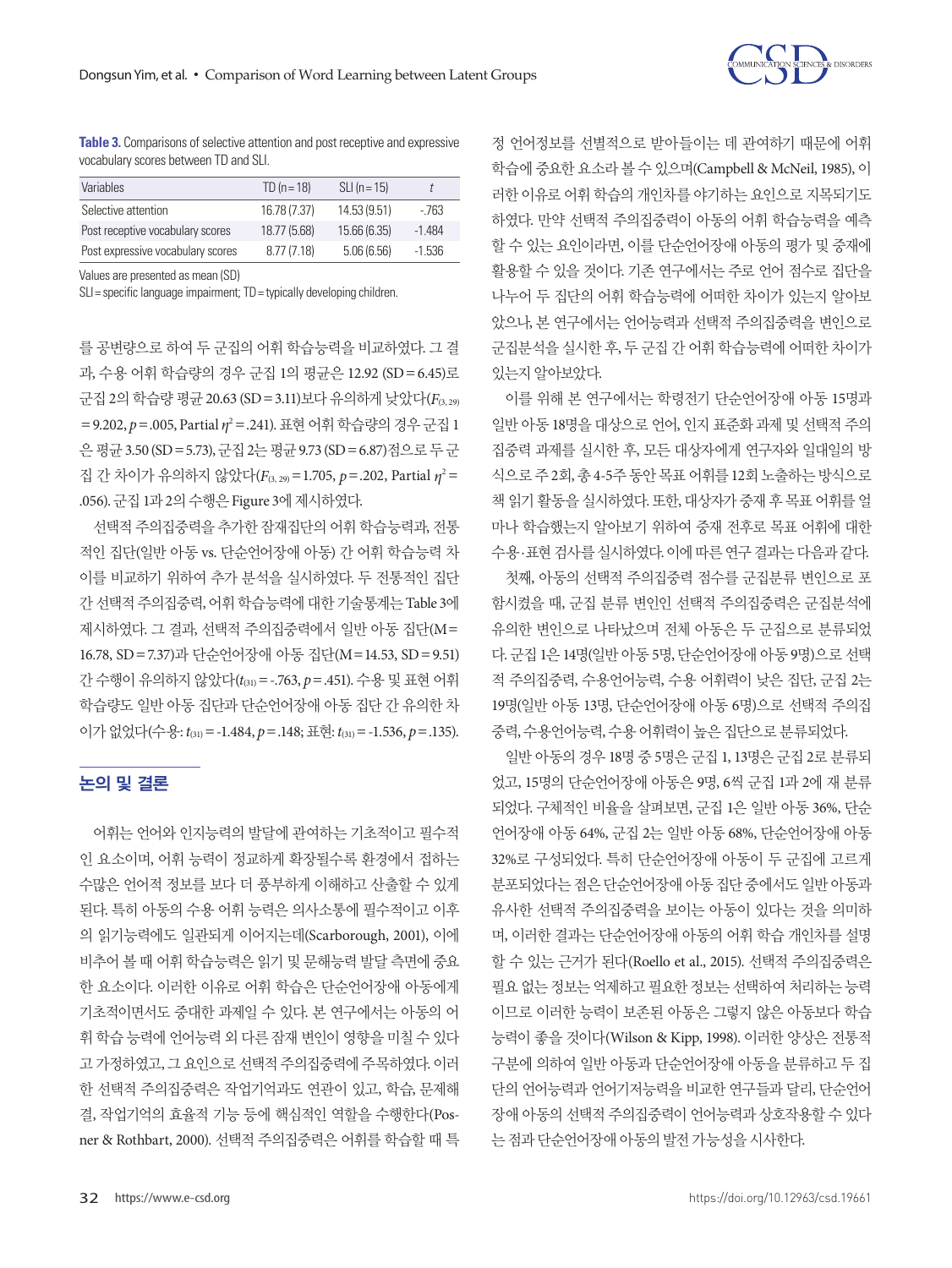둘째, 책 읽기 중재 이후의 수용·표현 어휘 습득에 각 군집 간 어 떠한 차이점이 있었는지 알아본 결과, 군집 1이 군집 2에 비해 수용 어휘 학습량이 유의미하게 낮았다. 그러나 표현 어휘의 경우 두 군 집간 학습량에 유의미한 차이가 없었다. 각 어휘가 12회씩 노출되 는 동안 수용 어휘는 목표한 24개 중 20개 이상 습득된 반면, 표현 어휘는 10개 미만으로 습득되어 수용 및 표현 어휘 습득 속도에 차 이가 있는 것으로 나타났다. 이는 새롭게 형성된 어휘 개념이 구어 로 산출되는 과정은 수용 어휘보다 더 복잡한 처리과정을 포함하 는 데 기인한 결과로 보인다. 이와 같이 잠재변인을 포함하여 분류 한 두 군집 간 어휘 학습량에 차이가 나는 것은 선택적 주의집중력 이 어휘 학습에 영향을 미치는 요인이라는 본 연구의 가설을 검증 하였다고 할 수 있다. 기존의 선행연구에서 선택적 주의집중력이 아동의 어휘 학습에 중요한 요인이 될 수 있다는 연구결과는 많이 있었으나, 실제로 선택적 주의집중력을 변인으로 포함하여 집단 구 분 기준을 기존 연구와 달리 설정한 후 두 집단의 어휘 학습능력 차 이를 살펴본 연구는 없었다. 또한 이렇게 구분한 두 군집 간 실제 어 휘 학습능력에 유의미한 차이가 있는 것은 임상현장에 시사하는 바가 크다. 다시 말해, 아동의 언어발달의 근간이 될 수 있는 어휘 학습능력에 선택적 주의집중력이 영향을 미칠 수 있으므로 아동 의 평가 시 비공식적인 검사도구로 활용하거나 중재에 활용하여 그 효과와지속성을높일수있다.

COMMUNICATION SCIENCES & DISORDERS

또한 추가 분석을 실시하여 선택적 주의집중력 없이 언어점수만 으로 구분한 일반 아동 집단과 단순언어장애 아동 집단 간 선택적 주의집중력, 어휘 학습능력에 차이가 있는지 알아본 결과, 선택적 주의집중력에서 집단 간 수행에 유의한 차이가 없었으며, 수용 및 표현 어휘 학습량도 일반 아동 집단과 단순언어장애 아동 집단 간 유의한 차이가 없었다. 이와 같은 결과는 아동의 언어점수만으로 집단을 구분했을 때보다 선택적 주의집중력을 포함하여 집단을 구 분하였을 때 두 집단 간 어휘 학습능력의 차이를 더 잘 설명할 수 있고, 어휘 학습능력에 선택적 주의집중력이 중요하다는 본 연구의 가설을 일관되게 뒷받침한다. 그리고 이러한 결과는 언어점수만 고 려하여 집단을 구분하던 전통적인 집단 구분 방식에 의문점을 제 기할 수 있다. 최근 지속적으로 주장되어 오는 정보처리 이론에 입 각하여 아동의 언어발달을 언어능력(기존에 학습하여 장기기억에 저장된 내용)만으로 평가하는 것이 아니라, 언어발달에 중요한 근 본적인 요인에 초점을 맞추어 전반적이면서도 큰 그림을 그릴 수 있 는방안을제시하고자하였다.

이에따른본연구의의의및제안점은다음과같다.

본 연구에서는 수용어휘 과제에서 두 군집 간 유의한 차이를 보 고하였다. 그러나 수용어휘 과제가 선택적 집중력과 직접적으로 관

련되어 있는 과제라는 점을 고려할 때 이러한 결과는 과제 특성이 반영된 결과로 자칫 해석될 수 있다. 따라서 후속 연구에서는 과제 특성을 배제할 수 있는 언어과제를 통해 선택적 집중력으로 나눈 군집 간 특성을 살펴볼 필요가 있다. 그리고 더 많은 대상자에게 군 집분석을실시했을때도선택적주의집중력이유의한군집분석요 인으로 나타난다면, 더 설득력 있는 결과를 도출할 수 있을 것으로 기대한다.

다음으로, 아동의 어휘 학습능력을 평가한 방법에 있어 본 연구 는 책 읽기 활동을 선택하여 아동의 실생활에서의 어휘 학습과 유 사한 방식으로 접근했다는 점에서 의미가 있다. 기존 연구에서는 아동이 어휘를 학습하는 능력과 선택적 주의집중력의 관계를 주로 빠른우연학습(Quick Incidental Learning, QUIL)을 통해 알아보 았는데(Yang et al., 2015; Yang & Yim, 2018; Yoon & Yim, 2019), 빠 른우연학습은 아동이 새롭게 접하는 어휘를 참조물과 빠르게 연 결하여 순간적으로 학습하는 능력인 빠른 연결(fast mapping)을 평가할 수 있는 과제이다(Yang, Yim, Kim, & Han, 2013). 한편 본 연구는 아동이 4-5주의 기간 동안 연구자와 주 2회 일대일로 책을 읽으면서 지속적이고 반복적인 어휘 학습이 이루어지도록 하였다. 이처럼 지속적인 과정을 통한 어휘 학습은 아동이 일상생활에서 부모와 함께 책을 읽거나 스스로 책을 읽는 과정, 혹은 치료실에서 치료사와 반복적으로 어휘를 학습하는 과정과 유사하다. 이러한 점을 고려할 때, 반복적인 노출을 통해 어휘를 학습하는 능력에 선 택적 주의집중력이 중요하다는 점을 밝힌 본 연구는 임상적으로 큰 의미가 있다. 두 언어를 동시에 사용하는 이중언어 아동을 대상 으로 한 연구에서도 아동의 어휘 학습에 선택적 주의집중력이 중 요할 뿐만 아니라 단순언어장애 아동의 선별 시, 특히 어린 연령의 아동에 대하여 선택적 주의집중력이 유용하다는 것을 밝힌 바 있 다(Laloi, de Jong, & Baker, 2017). 다시 말해 본 연구의 결과를 활용 하여 임상에서 아동의 초기 평가 시 표준화된 검사뿐 아니라 아동 의 선택적 주의집중력을 측정함으로써 아동이 보유한 선택적 주의 집중력을 함께 고려하여 치료의 목표를 설정하고 방향을 계획할 수 있다. 여기에는 주의집중력 분산을 방지할 수 있는 환경 조성, 간 섭 효과를 배제할 수 있는 활동 구성 등이 있을 것이다. 또한, 선택 적 주의집중력에 따라 목표를 수립하는 것에 그치지 않고, 선택적 주의집중력 또한 지속적인 발달 가능성을 가진 능력임을 염두에 두고관련활동을구성해나가는방안도함께고려되어야한다.

#### **REFERENCES**

Archibald, S., & Kerns, K. (1999). Identification and description of new tests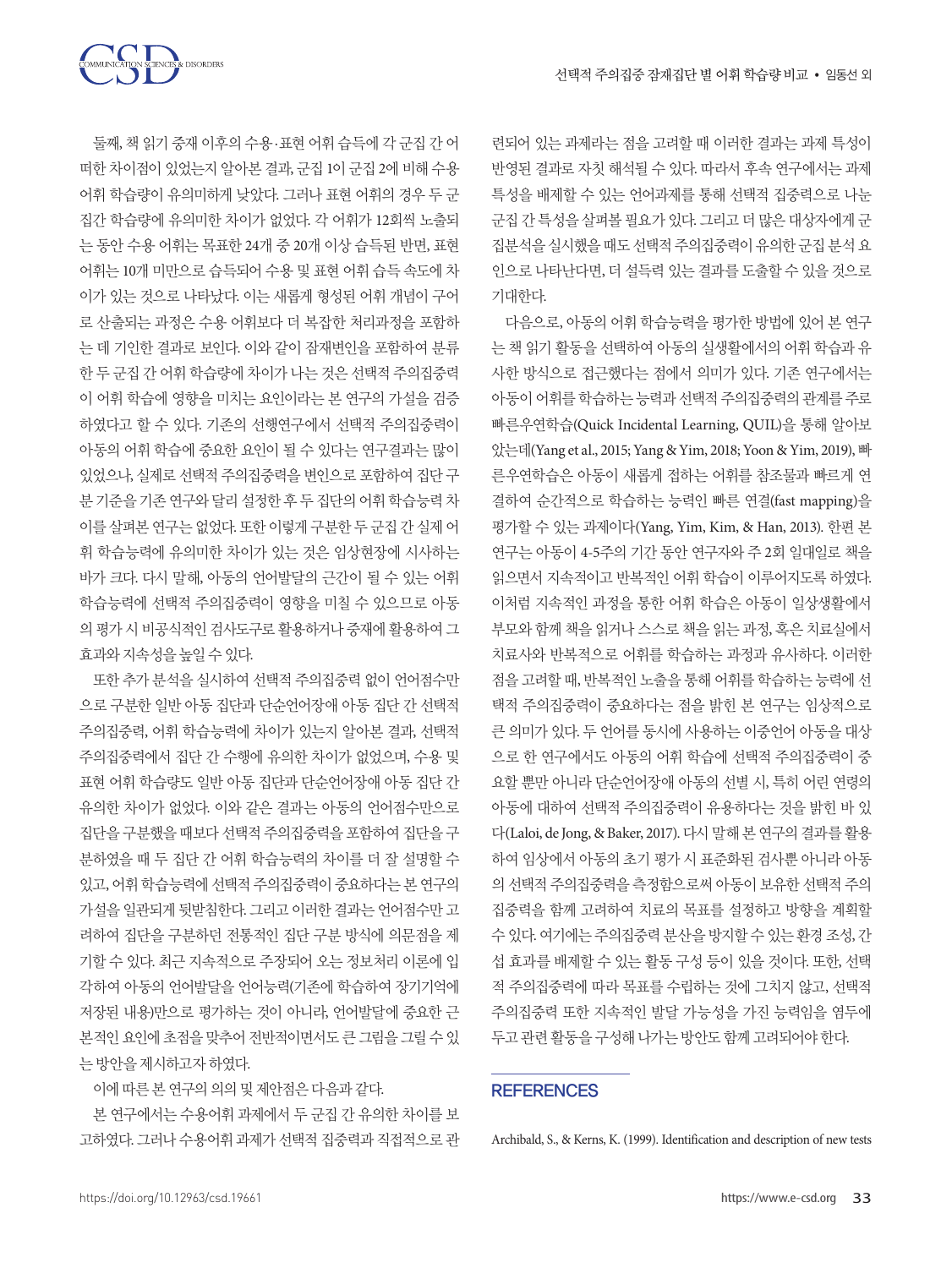

of executive functioning in children. *Child Neuropsychology, 5*(2), 115-129.

- Bishop, D. V. M., & Norbury, C. F. (2005). Executive functions in children with communication impairments, in relation to autistic symptomatology: II. response inhibition. *Autism, 9*(1), 29-43.
- Campbell, T. F., & McNeil, M. R. (1985). Effects of presentation rate and divided attention on auditory comprehension in children with an acquired language disorder. *Journal of Speech, Language, and Hearing Research, 28*(4), 513-520.
- Chun, S., & Yim, D. (2017). A comparative study of chunking mechanism in children with and without language delay. *Communication Sciences & Disorders, 22*(2), 233-244.
- Ebert, K. D., & Kohnert, K. (2011). Sustained attention in children with primary language impairment: a meta-analysis. *Journal of Speech, Language, and Hearing Research, 54*(5), 1372-1384.
- Garon, N., Bryson, S. E., & Smith, I. M. (2008). Executive function in preschoolers: a review using an integrative framework. *Psychological Bulletin, 134*(1), 31-60.
- Gathercole, S. E., Willis, C. S., Emslie, H., & Baddeley, A. D. (1992). Phonological memory and vocabulary development during the early school years: a longitudinal study. *Developmental Psychology, 28*(5), 887-898.
- Justice, L. M., Meier, J., & Walpole, W. (2005). Learning new words from storybooks: findings from an intervention with at-risk kindergarteners. *Language, Speech, and Hearing Services in Schools, 36*(1), 17-32.
- Han, J., Kang, D., & Yim, D. (2019). Step-by-step word learning: finding the optimal amount of word exposure. Proceedings of the 2019 conference of the KASA & KSHA, 179-180.
- Kail, R. (1994). A method for studying the generalized slowing hypothesis in children with specific language impairment. *Journal of Speech, Language, and Hearing Research, 37*(2), 418-421.
- Kail, R., & Salthouse, T. A. (1994). Processing speed as a mental capacity. *Acta Psychologica, 86*(2-3), 199-225.
- Kapa, L., Plante, E., & Doubleday, K. (2017). Applying an integrative framework of executive function to preschoolers with specific language impairment. *Journal of Speech, Language, and Hearing Research, 60*(8), 2170-2184.
- Kim, Y. T., Hong, G. H., Kim, K. H., Jang, H. S., & Lee, J. Y. (2009). *Receptive & Expressive Vocabulary Test (REVT).* Seoul: Seoul Community Rehabilitation Center.
- Kim, Y. T., Sung, T. J., & Lee, Y. K. (2011). *Preschool Receptive-Expressive Language Scale (PRES).* Seoul: Seoul Community Rehabilitation Center.
- Laloi, A., de Jong, J., & Baker, A. (2017). Can executive functioning contrib-

ute to the diagnosis of SLI in bilingual children? *Linguistic Approaches to Bilingualism, 7*(3), 431-459.

- Leonard, L. B. (1986). Conversational replies of children with specific language impairment. *Journal of Speech, Language, and Hearing Research, 29*(1), 114- 119.
- Marcovitch, S., & Zelazo, P. D. (2009). A hierarchical competing systems model of the emergence and early development of executive function. *Developmental science, 12*(1), 1-18.
- Miller, C. A., Kail, R., Leonard, L. B., & Tomblin, J. B. (2001). Speed of processing in children with specific language impairment. *Journal of Speech, Language, and Hearing Research, 44*(2), 416-433.
- Montgomery, J. W. (1993). Haptic recognition of children with specific language impairment: effects of response modality. *Journal of Speech, Language, and Hearing Research, 36*(1), 98-104.
- Montgomery, J. W., Evans, J. L., & Gillam, R. B. (2009). Relation of auditory attention and complex sentence comprehension in children with specific language impairment: a preliminary study. *Applied Psycholinguistics, 30*(1), 123-151.
- Moon, S. B., & Byun, C. J. (2003). *Korean Kaufman Assessment Battery for Children (K-ABC).* Seoul: Hakjisa.
- Posner, M., & Rothbart, M. (2000). Developing mechanisms of self-regulation. *Development and Psychopathology, 12*(3), 427-441.
- Roebuck, H., Sindberg, H., & Ellis Weismer, S. (2018). The role of language in nonlinguistic stimuli: comparing inhibition in children with language impairment. *Journal of Speech, Language, and Hearing Research, 61*(5), 1216-1225.
- Roello, M., Ferretti, M. L., Colonnello, V., & Levi, G. (2015). When words lead to solutions: executive function deficits in preschool children with specific language impairment. *Research in Developmental Disabilities, 37,* 216-222.
- Scarborough, H. S. (2001). *Connecting early language and literacy to later reading (dis)abilities: evidence, theory and practice.* In S. Neuman & D. Dickinson (Eds.), Handbook for research in early literacy (pp. 97-110). New York: Guilford Press.
- Spaulding, T. J. (2010). Investigating mechanisms of suppression in preschool children with specific language impairment. *Journal of Speech, Language, and Hearing Research, 53*(3), 725-738.
- Wilson, S. P., & Kipp, K. (1998). The development of efficient inhibition: evidence from directed-forgetting tasks. *Developmental Review, 18*(1), 86-123.
- Yang, Y., Yim, D., Kim, S., & Han, J. (2013). The relationship among receptive vocabulary, non-word repetition, and quick incidental learning in pre-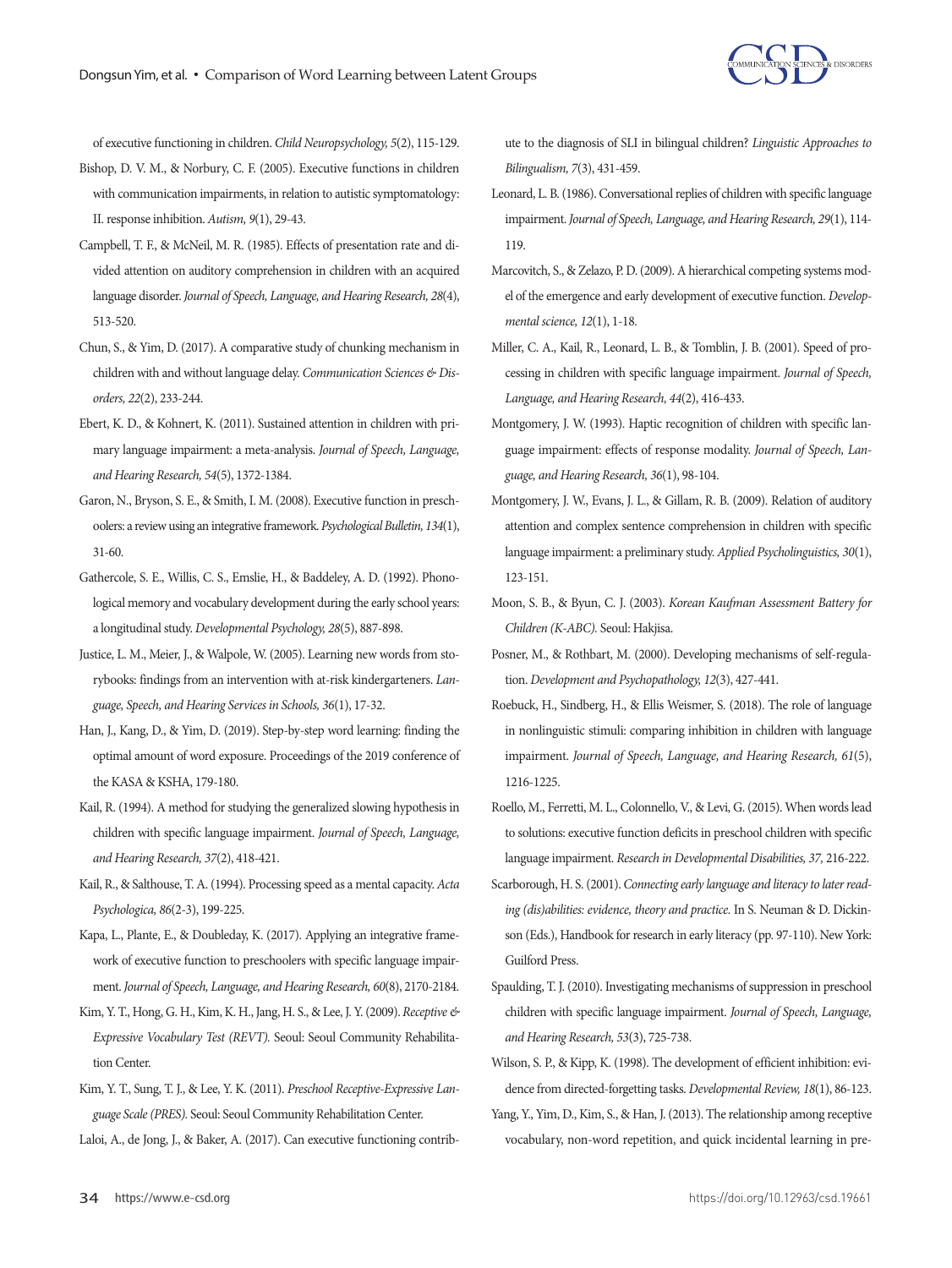

schoolers with and without delay in vocabulary development. *Communication Sciences & Disorders, 18*(4), 379-391.

- Yang, Y., Yim, D., & Bae, K. (2015). Predictors of word learning in children with specific language impairment. *Communication Sciences & Disorders, 20*(1), 1-12.
- Yang, Y., & Yim, D. (2018). The role of executive function for vocabulary acquisition and word learning in preschool-age children with and without vocabulary delay. *Communication Sciences & Disorders, 23*(1), 43-59.
- Yim, D., & Han, J. (2019). Phonological loops, visuospatial sketchpad, episodic buffers, and inhibition in children with a language delay. *Korean Journal of Special Education, 54*(2), 183-204.
- Yim, D., Kim, S., Han, J., Park, W., Song, E., ... Yoon. S. (2018). Intervention and transfer effect of parent training on book reading: parental use of

reading strategies, child utterances, and parent-child interaction skills. *Korean Journal of Special Education, 53*(2). 179-206.

- Yoo, J., & Yim, D. (2018). Relationship among executive functions, vocabulary and reading skills in school-aged children with and without poor vocabulary. *Communication Sciences & Disorders, 23*(3), 570-583.
- Yoon, S., & Yim, D. (2019). Sustained attention of children with and without specific language impairment (SLI) and the relations with quick incidental learning using eye-tracker. *Communication Sciences and Disorders, 24*(4), 852-867.
- Zelazo, P. D., & Müller, U. (2010). *Executive function in typical and atypical development.* In U. Goswami (Ed.), The Wiley-Blackwell handbook of child cognitive development(2nd ed.)(pp.574-603). Oxford, UK: Wiley-Blackwell.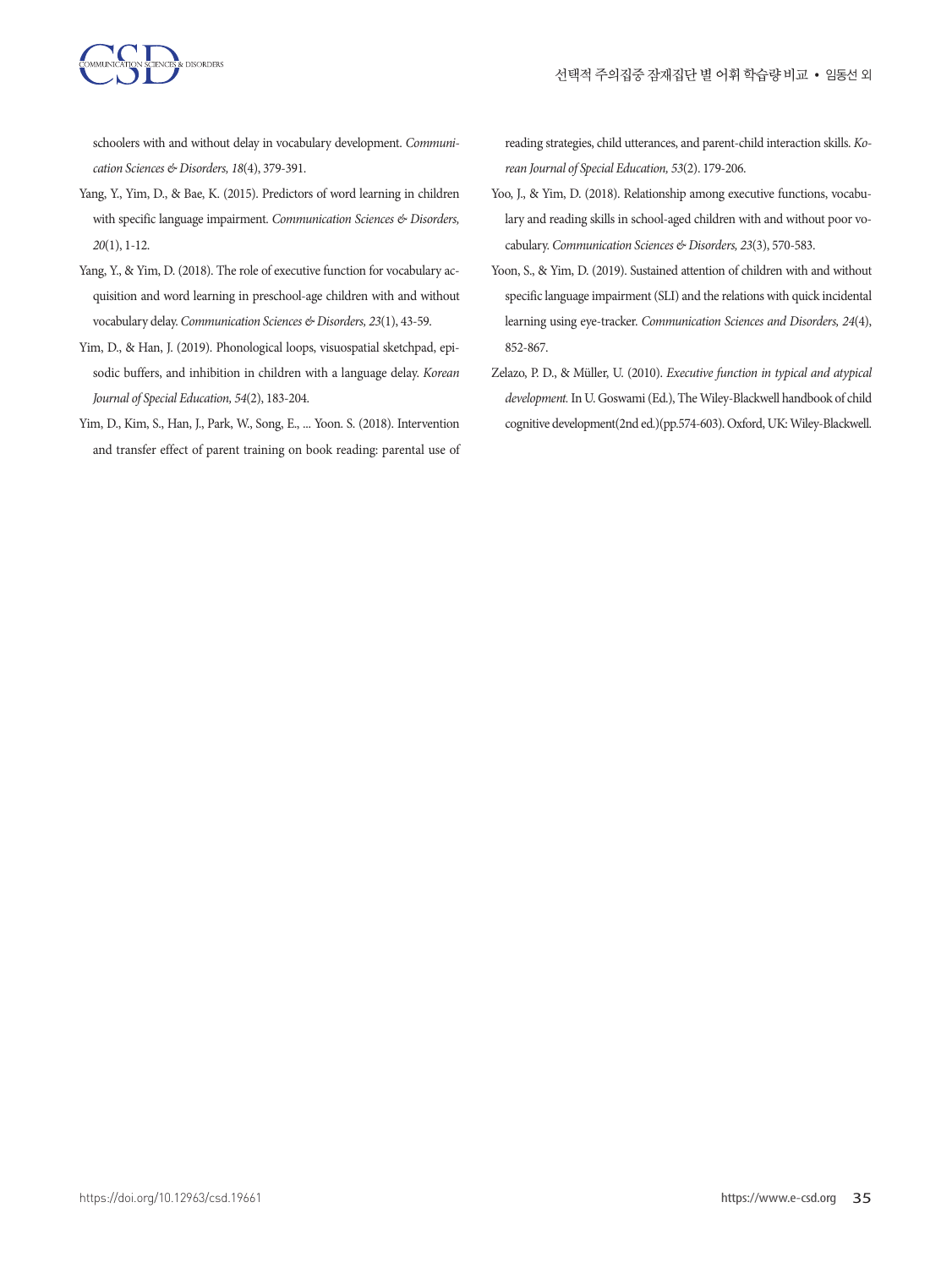

## 국문초록

선택적 주의집중 잠재집단에 따른 아동의 어휘 학습량 비교 연구 임동선·한지윤·송 은·이수경·한지아 이화여자대학교 언어병리학과

배경 및 목적: 선택적 주의집중력은 학습에 영향을 미치는 중요한 능력이다. 따라서 선택적 주의집중력에 따라 학습 효과가 다르게 나 타날 수 있다. 본 연구는 군집분석을 통해 학령전기 단순언어장애 아동과 일반아동을 선택적 주의집중력에 따라 두 군집으로 분류하 였다. 그리고 책을 활용한 어휘 중재를 실시하여 두 집단의 어휘 학습량을 비교함으로써 궁극적으로 집단 구분 시 언어점수뿐만 아니 라 아동의 발달 가능성을 가늠할 수 있는 선택적 주의집중력을 집단 구분 시 포함해야 한다는 점을 부각하고자 하였다. 방법: 만 4-6세 아동 33명(일반 아동 18명, 단순언어장애 아동 15명)을 대상으로 선택적 주의집중력을 잠재변인으로 한 군집분석을 실시하여 전체 대 상자를 두 집단으로 나누었다. 분류된 두 집단에 책을 활용한 어휘 중재를 실시하고 목표 어휘에 대한 수용 및 표현 어휘 학습량을 측정 하여 집단 간 차이를 살펴보았다. 결과: 선택적 주의집중력은 군집분석에 유의한 변인으로 나타났으며, 선택적 주의집중력에 따라 분류 된 두 집단은 연령과 동작성 지능을 통제하였을 때 수용 어휘 학습량에 대하여 군집 간 유의한 차이를 보였다. 그러나 선택적 주의집중 력을 제외하고 일반 아동과 단순언어장애 아동 간 어휘 학습량을 비교하였을 때에는 두 집단간 차이가 없었다. 논의 및 결론: 선택적 주의집중력을 잠재변인으로 하여 군집을 나누었을 때 두 군집에 단순언어장애 아동과 일반 아동이 고르게 분포되었음에도 어휘 학습 량에 유의한 차이가 나타났다. 이는, 선택적 주의집중력이 어휘 학습의 개인차를 야기하는 중요한 요인이며 아동의 선택적 주의집중력 에따라수용어휘학습예후가달라질수있다는점을시사한다.

핵심어: 어휘 학습, 잠재요인, 선택적 주의집중력, 군집분석, 개인차

본연구는 2019년대한민국과학기술정보통신부와한국연구재단의지원을받았음(No. NRF-2019R1A2C1007488).

#### 참고문헌

김영태, 홍경훈, 김경희, 장혜성, 이주연(2009). 수용**·**표현어휘력검사**(Receptive & Expressive Vocabulary Test; REVT).**서울: 서울장애인종합복지관. 김영태, 성태제, 이윤경(2003). 취학전아동의수용언어및표현언어발달척도**(PRES).** 서울: 서울장애인종합복지관.

문수백, 변창진(2003). **K-ABC** 교육**·**심리측정도구 **(Korean-Kaufman Assessment Battery for Children; K-ABC).** 서울: 학지사.

백희나(2016). 이상한엄마**.**서울: 책읽는곰.

사토와키코(이영준역).도깨비를빨아버린우리엄마**.** 서울: 한림출판사.

양윤희, 임동선, 김신영, 한지윤(2013). 학령 전 어휘발달지체 및 일반 아동의 비단어 따라 말하기, 빠른 우연학습(Quick Incidental Learning)과 수용 어휘와의관계. 언어청각장애연구, 18(4), 379-391.

양윤희, 임동선, 배경란(2015). 학령기단순언어장애아동의어휘학습예측요인: 의미점화및간섭효과. 언어청각장애연구, 20(1), 1-12.

양윤희, 임동선(2018). 학령전기 어휘발달지연 및 또래 아동의 어휘습득을 위한 집행기능의 역할. 언어청각장애연구, 23(1), 43-59.

어린이도연구회. "**2017** 어린이도연구회가뽑은어린이**·**청소년책"**,** 2019. 3. 1, http://www.childbook.org/new3/netc.html?html=netc\_main7.html 유지원, 임동선(2018). 학령기어휘취약아동및또래아동의집행기능과어휘및읽기능력과의관계. 언어청각장애연구, 23(3), 570-583.

윤소망, 임동선(2019). 단순언어장애 아동과 정상 발달 아동의 지속주의 능력과 시선추적연구를 통한 빠른우연학습의 관계. 언어청각장애연구, 24(4), 852-867.

임동선, 김신영, 한지윤, 박원정, 송은, 이상언, 윤소망(2018). 책읽기 부모교육이 부모의 전략, 아동의 발화, 상호작용에 미치는 영향 및 전이 효과. 특수 교육학연구**, 53**(2), 179-206.

임동선, 한지윤(2019). 언어발달지체아동의음운루프, 시공간잡기장, 일화적완충기, 억제기능과문법능력간의관계. 특수교육학연구**, 54**(2), 183-204. 한지윤, 강다은, 임동선 (2019). 어휘노출횟수에따른단계별어휘학습양상**.**제 6회한국언어청각임상학회·한국언어치료학회공동학술대회, 179-180.